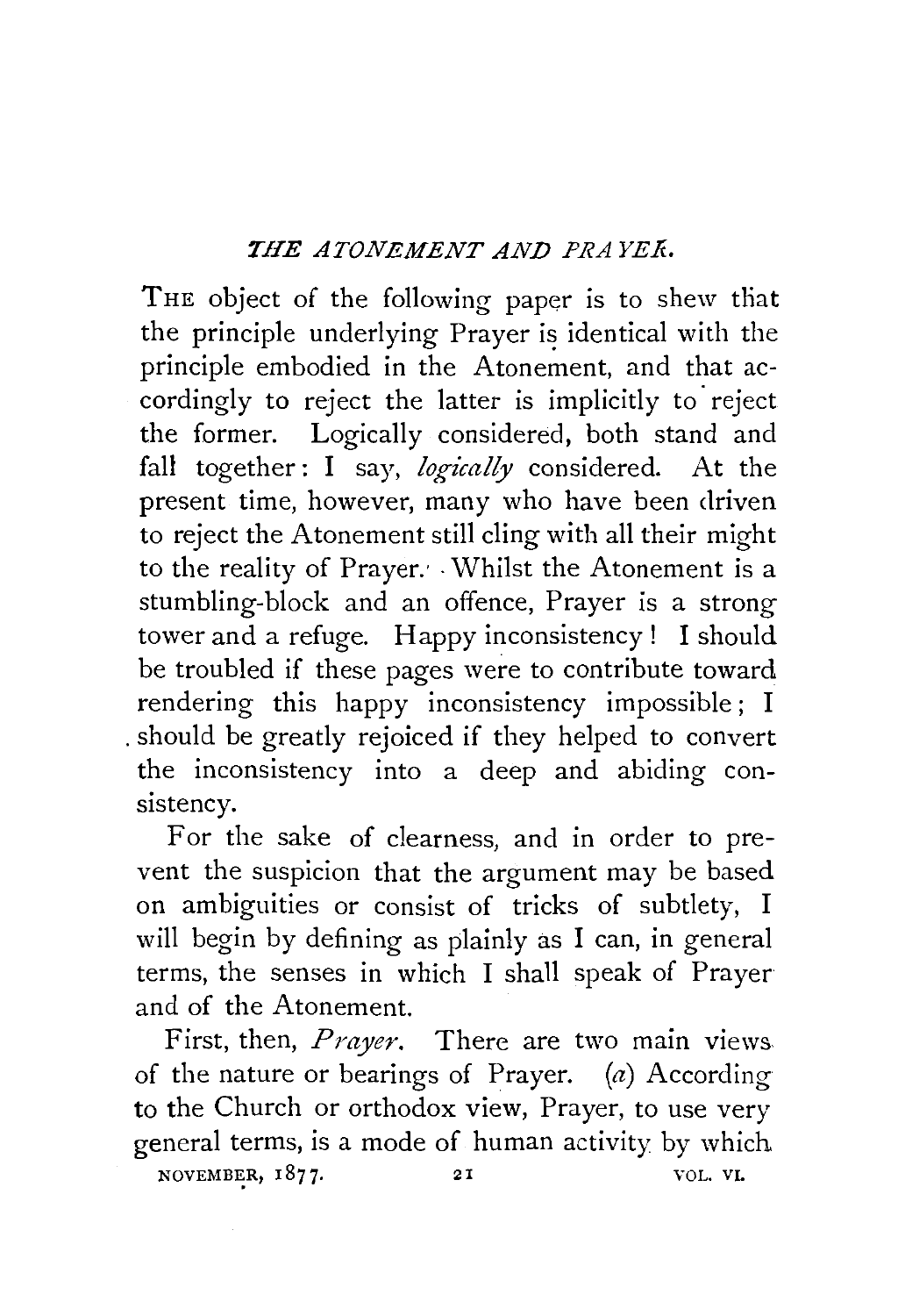God is determined or influenced, as He would not be determined or influenced without it. In more concrete phrase, when we pray we ask God to be towards us, or do for us, what, without our prayer, He would not be or do. As the schools have it, Prayer here is assumed to have an objective effect.  $(b)$ According to the other view of Prayer-if view of prayer it deserve to be designated-words in the form of petition or request are addressed to God, not with the expectation or intent of influencing Him, but partly for the purpose of expressing submission to his will, and partly for the purpose of affecting our own inward state. To this class of  $thinkers$   $-$  and it is a class which has long been numerous in Germany, and which is rapidly growing in our own country-Prayer is essentially *une gym nastique spirituelle*, as it has been aptly described. Its philosophy is that the petitioner unconsciously influences himself, and either fits himself for doing without what he thinks he needs and desires, or for .assimilating that which comes to him in the regular -course of nature, but which, apart from this preparation, might possibly escape him. In the language .of the schools, Prayer is here a purely subjective process.

Of the orthodox view there are again two modifications. (c) Some hold it to be right and of use to pray to God in relation to external things, such as recovery from sickness, seasonable weather, provision of food and clothing, protection from dangers by land and water, and other similar blessings.  $(d)$ Others again  $-$  and their numbers are rapidly increasing-would restrict prayer to what are termed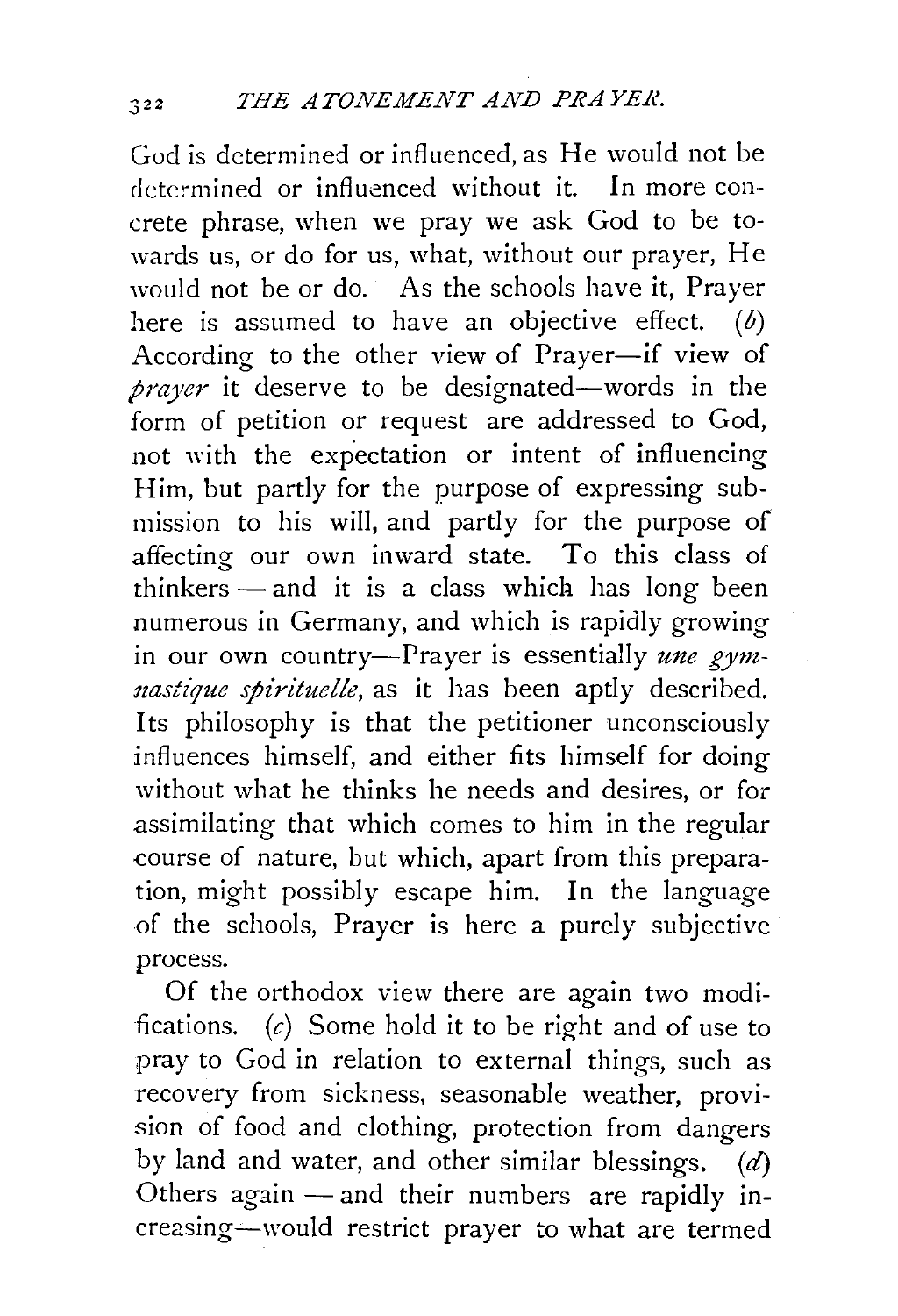spiritual blessings, such as light for the understanding, invigoration for the will, stimulus for the emotions, and comfort and support in suffering and ·s::»rrow.

For the sake of not burdening my argument with ·unnecessary difficulties, I shall speak of Prayer solely in this second sense. I might almost say that I make this restriction, not because prayer for spiritual things is less encompassed with difficulties than prayer for external things, but because to my mind it is either equally or even more perplexing. At any rate, as this aspect of Prayer is still accepted by many, it will serve my present purpose to leave the ·other aspect out of consideration.

Let us now turn to *the Atonement.* There are .two main views of the saving work of Jesus Christ.

(a) According to the Church or orthodox view, to use very general terms, the humiliation, sufferings, .and death of Christ were undertaken for the purpose · -of producing a change in the relation of God to man as well as of man to God. However varied may be the modes of representing the effect produced on ·God, and of explaining how it was produced, all \_:agree in the one point that something was done apart from which no reconciliation between Him and man -could have been brought about. This is the essential element. In the phraseology of the schools, this *is* the objective view of the Atonement.

(b) According to the other view, the humiliation, sufferings, and death of Christ were undertaken for the purpose of simply producing a change in the relation of man to God. He came to scatter the dark- -ness and correct the errors of the human mind.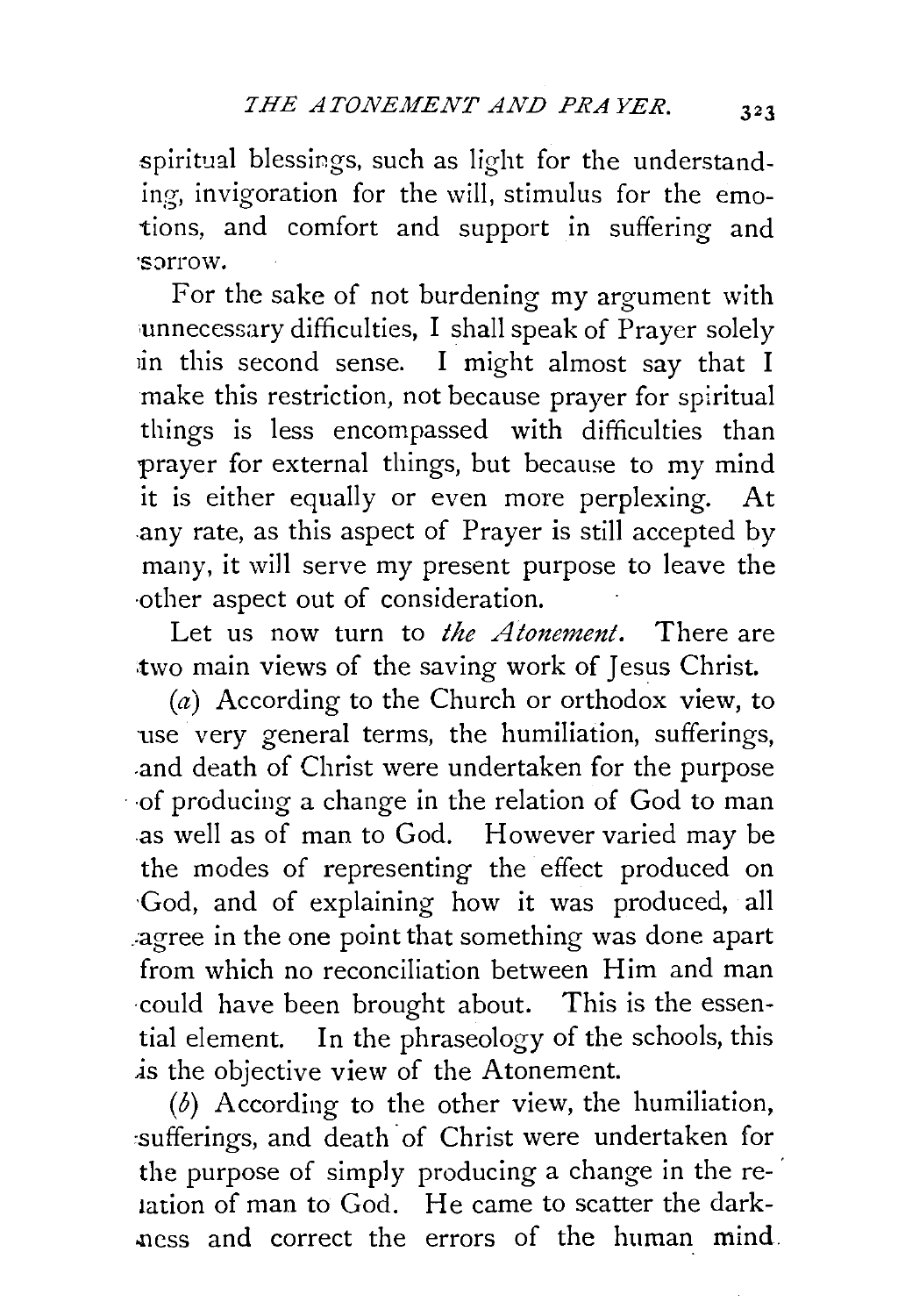touching  $God$ ; his mission was so to exhibit the Divine Character-its holiness, truth, and love-and the evil of sin, that men should be constrained to return in humble penitence and loving trust to their Father in heaven. The Scripture expression of this view is, " God was in Christ, reconciling the world to Himself." This is the essential element. As worded by the schools, it is the subjective view of the Atonement.

It is in the first mentioned sense that I shall speak of Christ's work, especially of its Godward aspect.

Now what I affirm and wish to shew is that whosoever allows the utility of Prayer, in the modified sense referred to above, has no logical right to object to the orthodox view of the Atonement. One and the same principle underlies both.

Having thus defined our terms, let us proceed to. inquire into the significance of Prayer and to ascertain the principle invoh ed in it.

We will restrict our mquiry to prayer for Divine. aid in the discharge of our primary or direct duty to God and man; that is, the duty of cherishing certain emotions and avoiding others. All duty may be said, in common phrase, to begin in the region of the. heart.

If we have a God and Father in heaven, and if we owe Him anything at all, we surely owe Him reverence, trust, and love ; or, to comprehend the whole in one word, we ought to love Him with all our heart and soul and mind and strength. This, as Christ taught, is the first and great commandment. In truth, this is all we have it in our power to give to Him whose are the heavens and the earth and the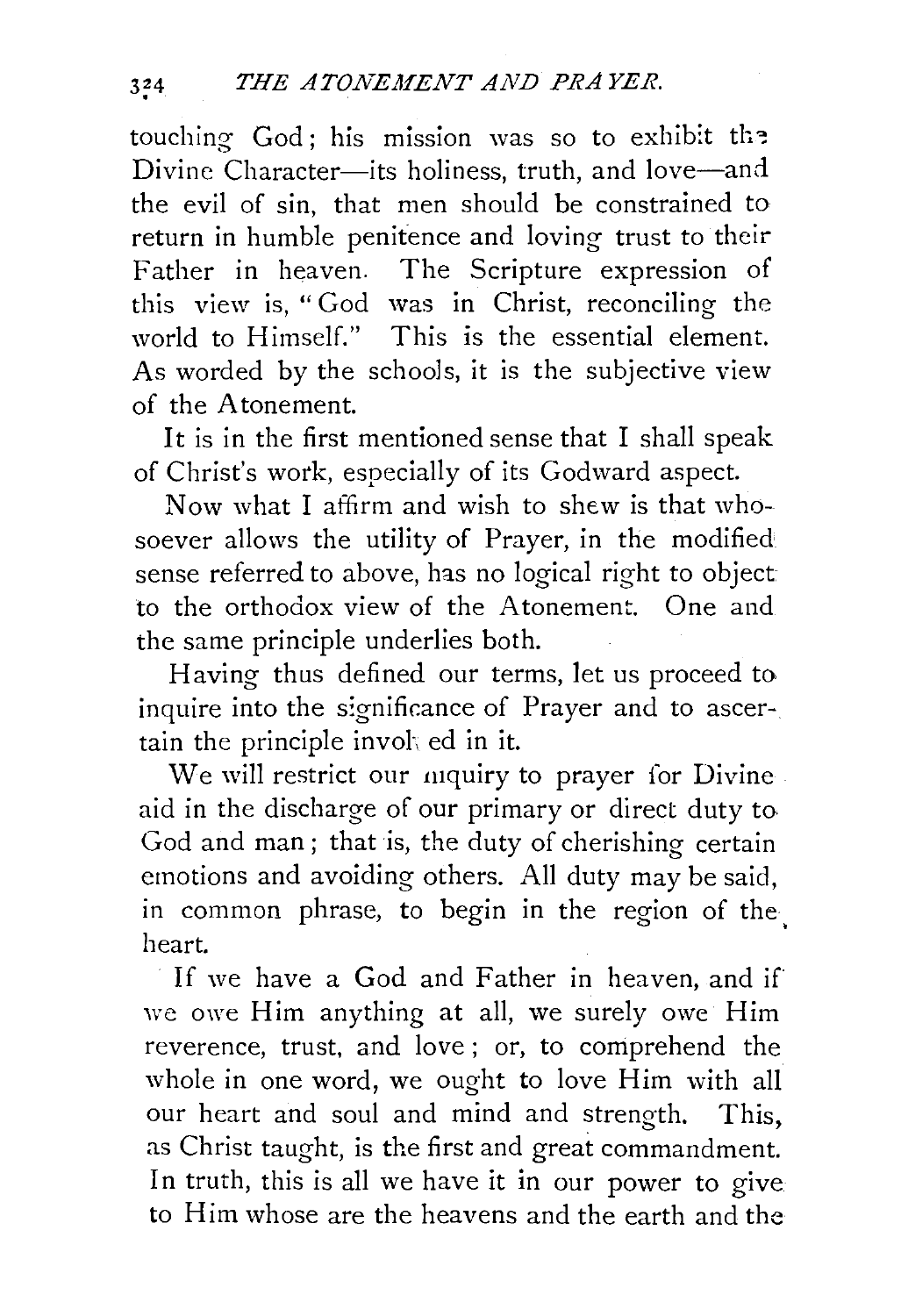fulness thereof. Now when we become conscious of falling short of the reverence, trust, and love we owe to God, what course do we take? What is our remedy? Where is our hope? We cannot help ourselves, for it is "we" who need the help; our fellow-men cannot help us, for they are in like case with ourselves. To whom then are we to look? Christian teachers and believers send us to God in prayer. From our indifference and distrust and coldness we ask God to free us. \Ve pray, "Inspire us with reverence, with holy awe ; enable us to trust, give us faith; fill our hearts with Divine love." We entreat God by his Holy Spirit to work in us to will and to do his own good pleasure relating to Himself.

I have quoted expressions which are in common use by Christians of all sections of the Church universal—some of them have been used by those who never heard either of Christ or his Church. What do they signify? Remember it is *our* duty to cherish such emotions toward God. This is the law binding on *us.* God being what He is, and we being what we are, this is how we should behave—we namely, we ourselves. And we ask God to help us to fulfil this law; we ask Him to do for us what we cannot do He is to enter into us, and to honour, trust, and love Himself on our behalf, in, with, and through us. God in man is to obey God out of man, and the obedience thus rendered by God to Himself is our obedience. God's relation in us to Himself is counted as, nay, verily is, so far as our consciousness is concerned, our relation to Him. This position should be distinctly apprehended. When we ask God to enable us, to energize in us, that we may honour.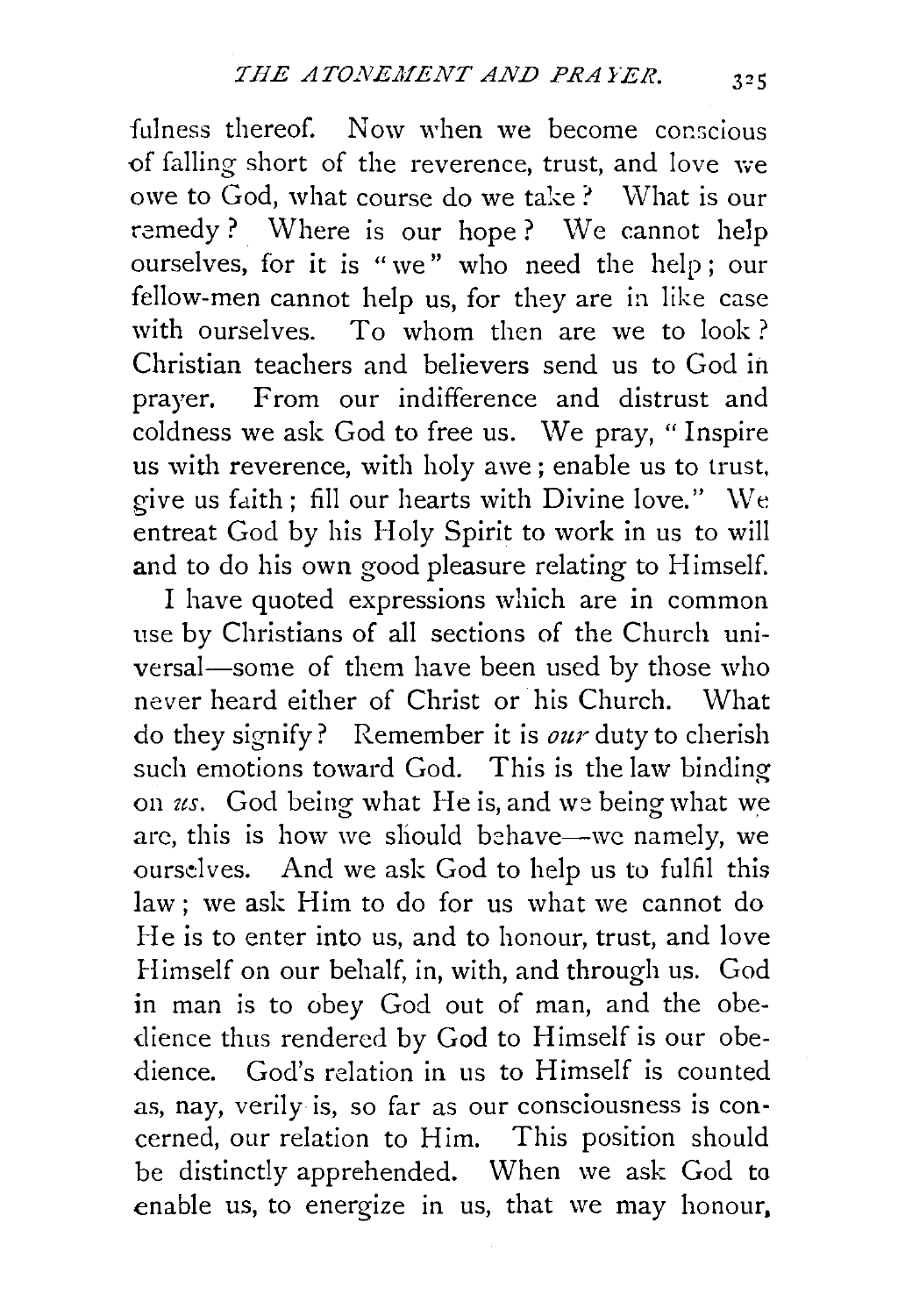trust, and love Him, we are really asking Him to honour, trust, and love Himself in us, and to make this his loving and honouring of Himself ours-ours in the truest and most real sense, ours as absolutely as though it were in the ordinary sense ours. It is. his, and yet ours ; it is ours, and yet his.

And now let us turn to man. I suppose I may take for granted that we owe to our fellow-men respect, trust, love, in the various degrees and modifications conditioned by relations and circumstances. I refer here, again, solely to the emotions, not to their manifestations in act : to the inward relation, not to its outward and visible embodiment. This is the law binding on all of us. No man can be what his nature requires him to be unless he renders to his fellow-men and receives from them such respect, trust, and love.

As a matter of fact, however, we find that we fall wofully short of our duty, and therefore of our ideal. Pride, with its correlate contempt, distrust, suspicion, envy, hatred, and uncharitableness, take possession of our hearts. Nor do our own efforts, even when we put them forth, suffice for the cleansing of our hearts. Even if we vanquish an enemy for a moment, it returns ; and while we are battling with one form of these inward evils, another instals itself in the high places of our soul. What then are we counselled to do? To pray; to pray to  $God, -$ " Cleanse thou the thoughts of our hearts by the inspiration of thy Holy Spirit." We ask God again to work in us to will and to do his good pleasure, but now relatively to our fellow-men-to enable us to think and feel toward them as we ought. But what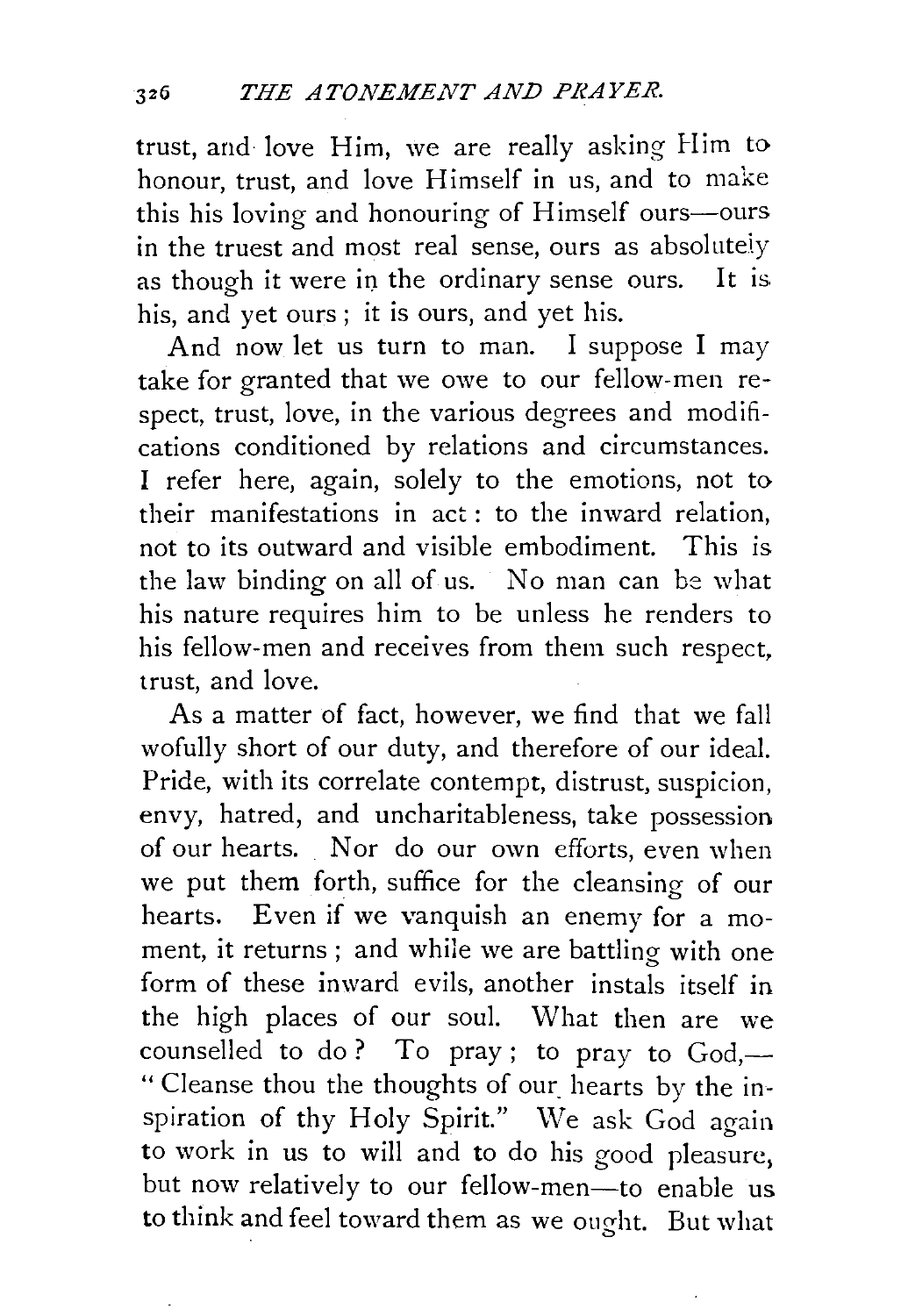again is this? Surely it is to ask Him to fulfil his own law in us; to honour, trust, and love our tello\Vmen for, in, with, and through us, and to make his conduct our conduct. If it do not mean this, I am unable to say what it does mean. In thus interpreting our ordinary expressions I use no violence ; I do but bring out an aspect of them which is too frequently overlooked.

The principle involved in prayer for spiritual blessings has been already indicated, but it may be generally expressed as follows : *God obeys his own law in our stead*; or, somewhat differently and still rhore generally expressed, *God fulfils his own law*  on our behalf, and his fulfilment stands as ours, or *rather really becomes our fulfilment.* 

How God can do this, or how we can have it done, is a mystery. ·That it takes place is a matter of personal experience. My purpose is not now to explain the position just described ; but, whether understood or not, it is a fact that God does work in us to will and to do; that He thinks and feels and wills in us and for us; and that his thinking, feeling and willing are in the truest sense our own. Nay more, it might almost be said that what is thus wrought in us by God is more truly our own than what we work by and for ourselves.

In a very real sense, indeed, what has been affirmed regarding Divine help is in its measure true of the help rendered by man to man. He who aids me in the solution of a problem, in the unravelling of a perplexity, in the clearing up of a difficulty; he who by his exhortations, or warnings, or example, or stimulus, strengthens me to vanquish evil or to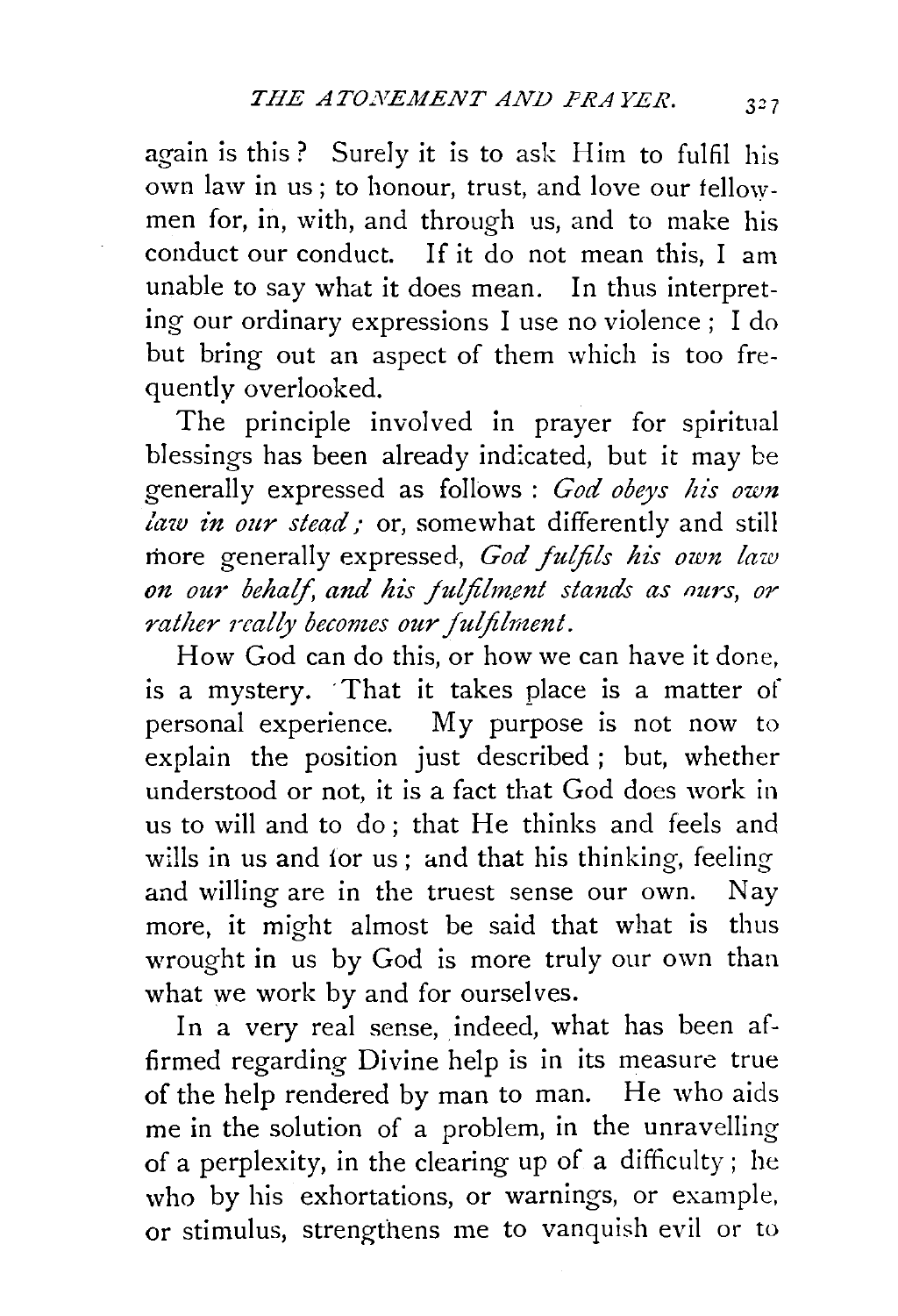discharge duty, may be said to have done my work for me. He has wrought what it was my business to have wrought, and his effort, and the results thereof, become mine whilst yet they are his. God's work for us, however, is as much more real, more intimate, and more truly our own, than that of man, as his relation to us is more profound, more inward, more vital. "In him we live, and move, and have our being."

Let us now turn to the consideration of the Atonement. I have already defined in general terms the view of the Atonement to which I here refer.

Both in the New Testament and in the writings of the teachers of the Church various modes of setting forth the two aspects of the work of Christ have been adopted.

In the former we find descriptions such as, God "hath made him to be sin for us who knew no sin, that we might be made the righteousness of God in him ;" "Christ hath redeemed us from the curse of the law, being made a curse for us ; " " Now once in the end of the world hath he appeared to put away sin by the sacrifice of himself; " " Being now justified by his blood, we shall be saved ·from wrath through him ; " " Whom God hath set forth to be a propitiation through faith in his blood, to declare his righteousness, that he might be just, and the justifier of him who believeth in Jesus;" "In whom we have redemption through his blood, even the forgiveness of sins;" "The Son of man came ... to give his life a ransom for many;" "By his own blood he entered in once into the holy place, having obtained eternal redemption for us;" "Who his own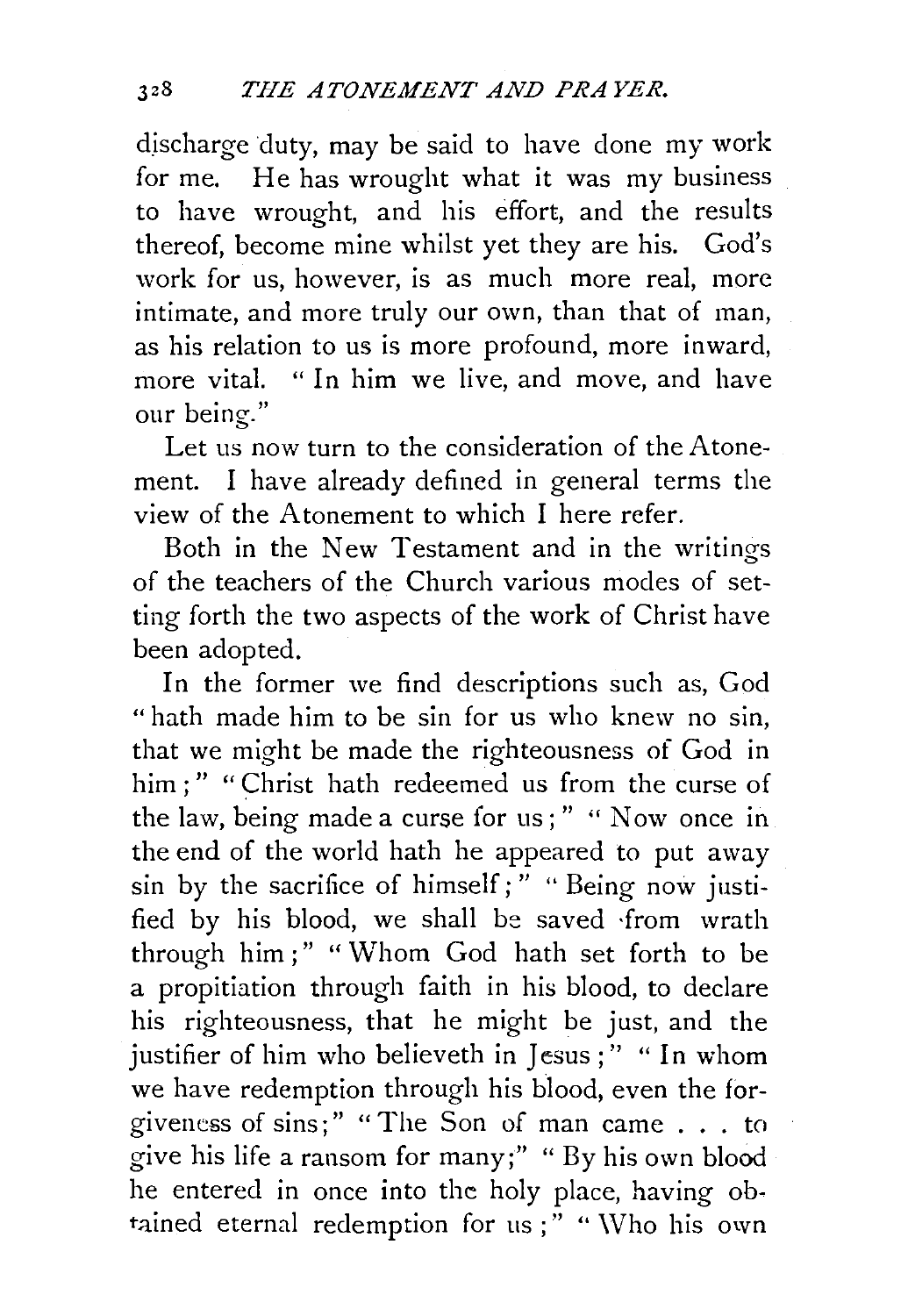self bare our sins in his own body on the tree." In various modifications and combinations the same descriptions have been employed by the teachers and preachers of Christianity.

At the bottom of all these representations lies the idea that Christ took our place and bore what it was just and right that we should bear. His humiliation, sufferings, and bitter death were endured for our sake, in our stead-not merely to shew us his own feelings, or the mind of God, or the nature of sin, or all these, though this was part of his design; but because, uhless He had endured them, corruption, misery, and eternal death must have been our portion. In a word, He was our substitute. Christ being, in the belief of the Church, the Son of God, the third Person of the Blessed Trinity, what He did for us was done by God.

Now surely we have here the very principle which we found underlying Prayer---God taking our place, enduring our sufferings, and his endurance standing as ours. In the case of Divine help given in answer to prayer, God obeys his own law for us, and his obedience becomes ours : in the case of the Atonement, God endures the penalty of the transgression of his own law for us, and his endurance becomes ours.

But there is a difference—the difference between active obedience and passive endurance-and perhaps this difference may be an essential difference. Let us see.

I have already observed that, God being what He is, and we being what we are, we ought to cherish certain emotions toward Him. This is the law bind-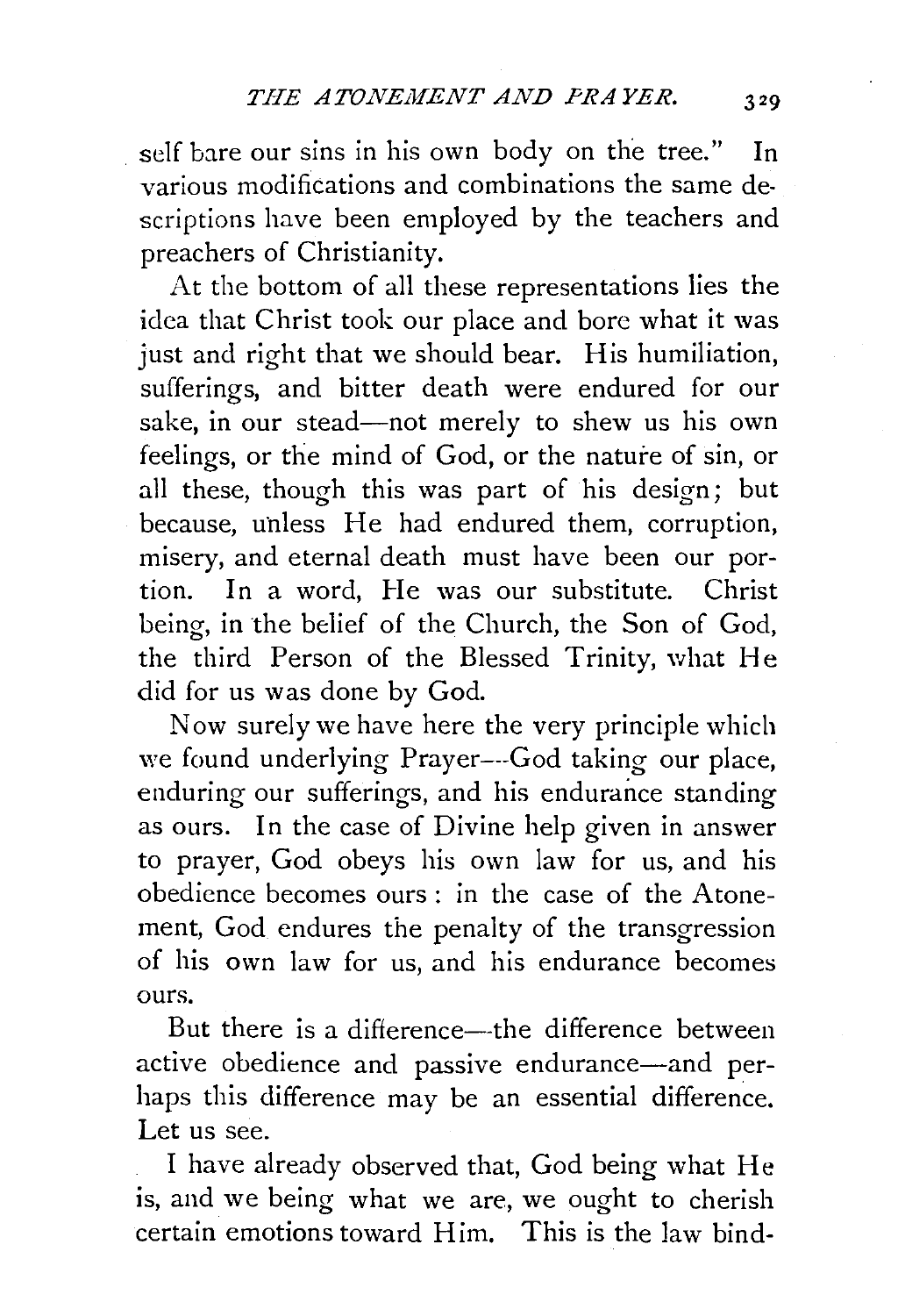ing on us in virtue of his nature and of our relation to Him. The reverse side of this position is: The natural relations between God and man being such as they are, if man neglect to cherish certain emotions toward God, such-and-such sufferings must come upon him. From these sufferings no escape is provided either by man's individual constitution, or by the system of which he forms a part--so far as we know. Now, in the last instance, the suffering in question is no less required by God than the obedience. His will is as really and truly expressed in it as in his positive commands. The sufferings are as natural as the claims. In a very true sense man is normally related to God when he endures suffering after or in sinning : if he could sin with impunity his abnormality would be double. Suffering is the normal effect produced by the Divine law on him who is guilty of abnormal conduct. But unfortunately this suffering means to man, misery, ruin. It is *he* who sins and sufiers, who suffers in sinning.

So, then, suffering is God's law for man's passivity; obedience, for man's activity. The one as really as the other, therefore, is obedience to the Divine law. Hence, too, Christ is said to have rendered *"obe- ·dience unto death, even the death of the cross."* 

When, therefore, Christ takes our place in the Atonement, He does-that is, God does-in principle the same thing that is done when, in answer to prayer, He helps us to render unto Him due obedience. In both cases the righteousness of God becomes our righteousness : it is his, yet ours; it is ours, yet his. For the expression of the principle in this application we may again use the general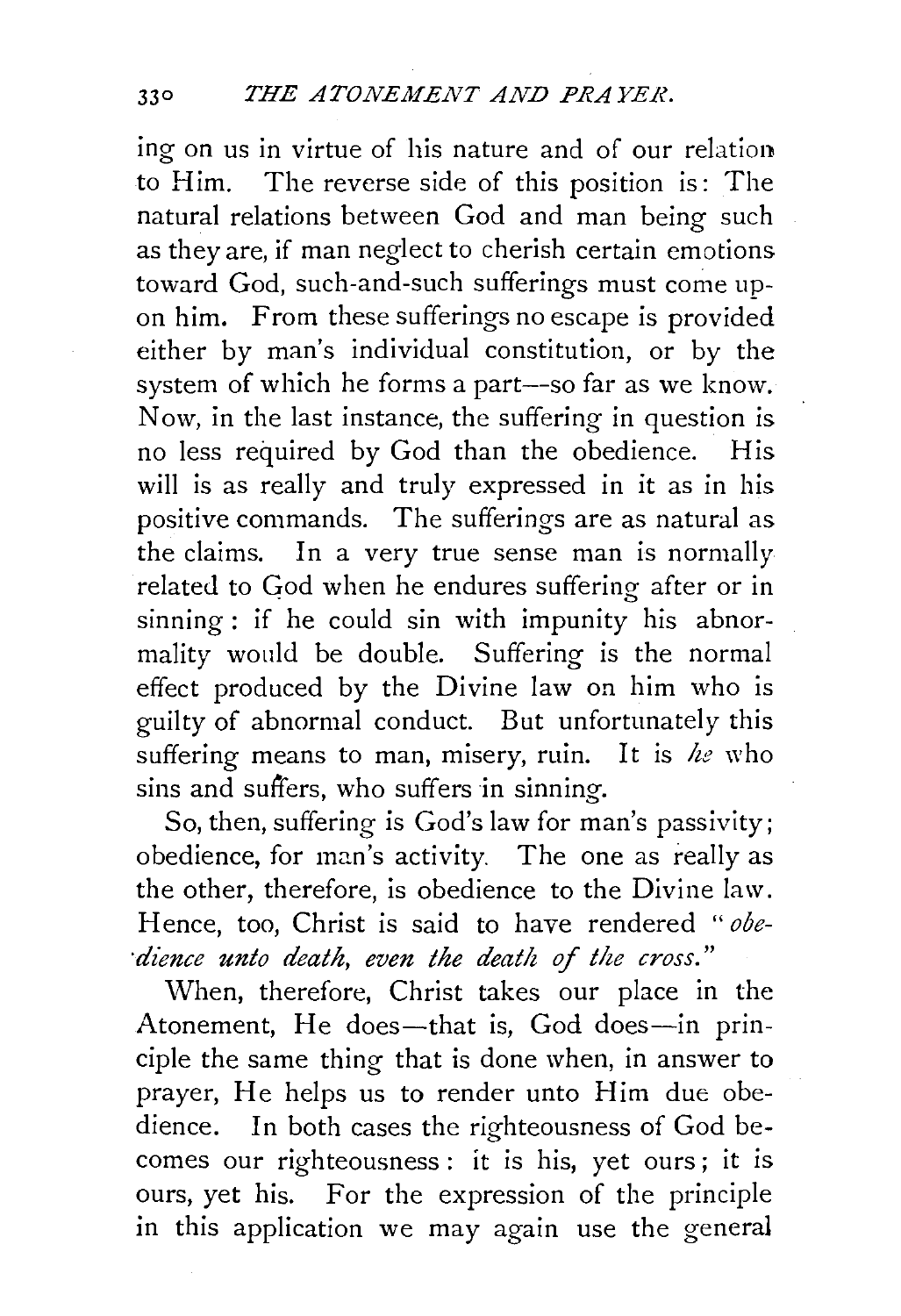terms *:-God fulfils his own law on our behalf; and* his fulfilment stands as ours, or rather really becomes  $our$  fulfilment.

So far from the endurance of our penalty involving greater difficulty than the performance of our duties, it might be considered to involve less difficulty. It seems easier to conceive of a substitute bearing our burden than doing our work. In the latter case a more complete incorporation with the will of him who is aided seems to be requisite than in the former. That relatively to which I am and must be passive seems more readily transferable than that relatively to which I am and must be active. Be this, how ever, as it may, the principle in both cases appears to me one and the same.

I am aware of the objections that are raised against the substitutionary view of Christ's work. We are told that it is an unreality. We are told that it is a monstrous perversion of truth and rectitude that the innocent should be treated as guilty ; and the guilty, on that ground, as innocent. We are told that it is impossible for a penalty to be transferred ; that, though we commonly enough suffer with and for each other, such suffering is in no strict sense substitutionary ; that each back must bear its own burden ; that God Himself, the loving Father, cannot require a substitution such as is involved in the orthodox view of the Atonement: and much more of a like character. All I can reply at present is :-If God can be righteous on our behalf in the form of obedience, why not in the form of suffering? If it be untrue and perverse for Him to endure our penalty and *count* it as ours, nay, *make* it our endurance, why is it not untrue and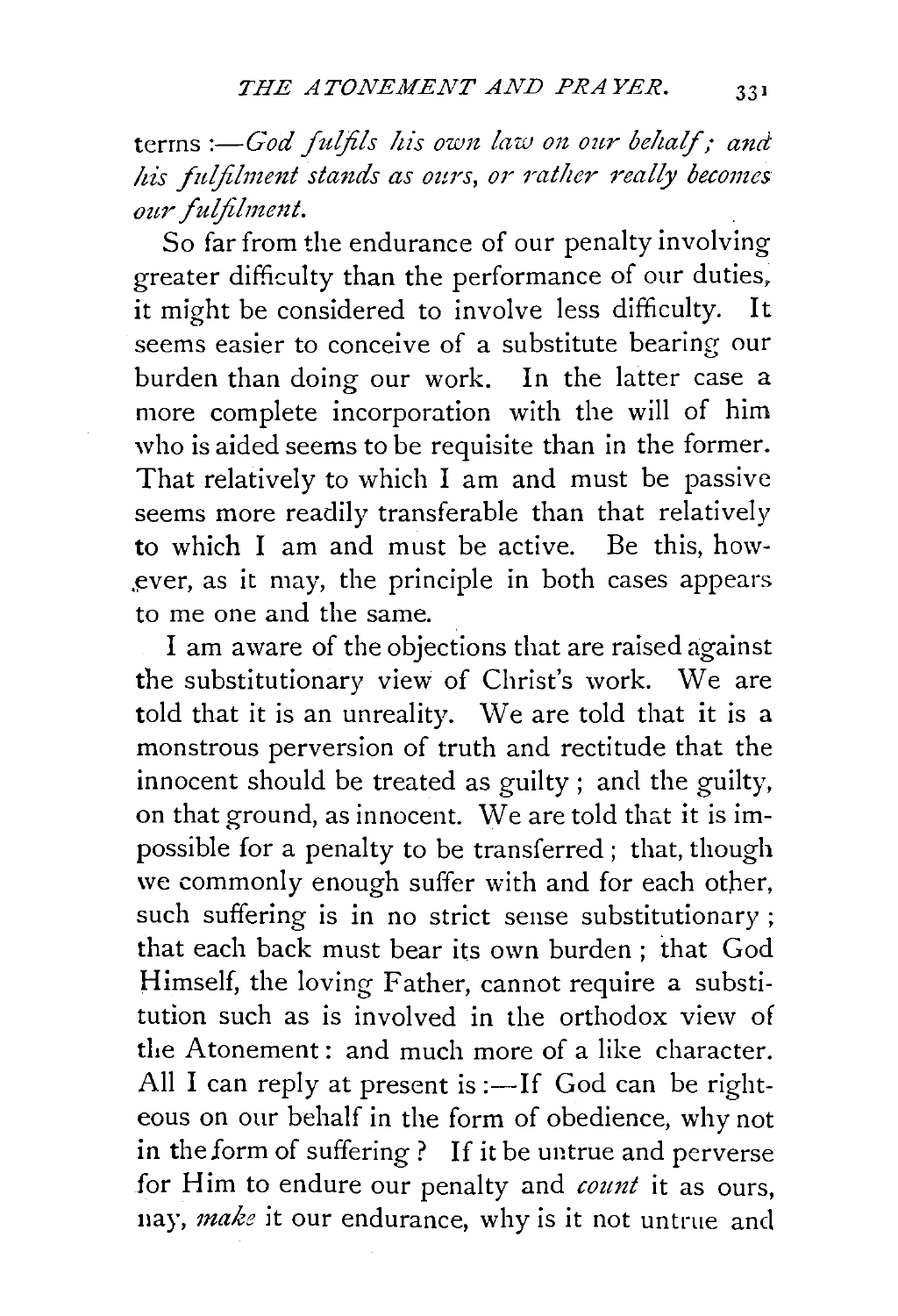perverse for Him to render obedience to Himself on our behalf, and make his obedience ours ?

But the identity of the principle of Prayer and the Atonement will become still more clear when I call attention to another equally common subject of prayer, not included in those already considered. We do not restrict our petitions for inward blessings to light, invigoration, and stimulus: we also ask for support and comfort in suffering and sorrow. Now what do we mean by "Divine support and comfort"? Surely, that God in some way should, as it were, take our suffering and sorrow on Himself. I do not now refer to prayer for the removal, for the taking away, of suffering and sorrow-that is a totally different thing-but for help in bearing them. We beg not only for Divine sympathy—though that is much, and true sympathy, even in man, aims at far more than mere fellow-feeling, even at veritable participation in, and, were it possible, transference of, the suffering and sorrow-we beg also for real help, assistance. Men are able to assist us really in bearing a load that presses on our shoulders or hands ; when we become weary, they can put themselves more or less in our place : but they cannot touch the in ward burdens. This is God's privilege ; and as really as a brother man can relieve us in carrying a physical burden, so really can God relieve us in carrying a spiritual burden. But not even God can do this, without in his measure feeling our suffering to be suffering to Him, our sorrow, sorrow to Him. In these relations, too, He must be "*touched* with the *feeling* of our infirmities." *There is no such thing in the moral world as bearing a burden without feeling £t to be a burdm.*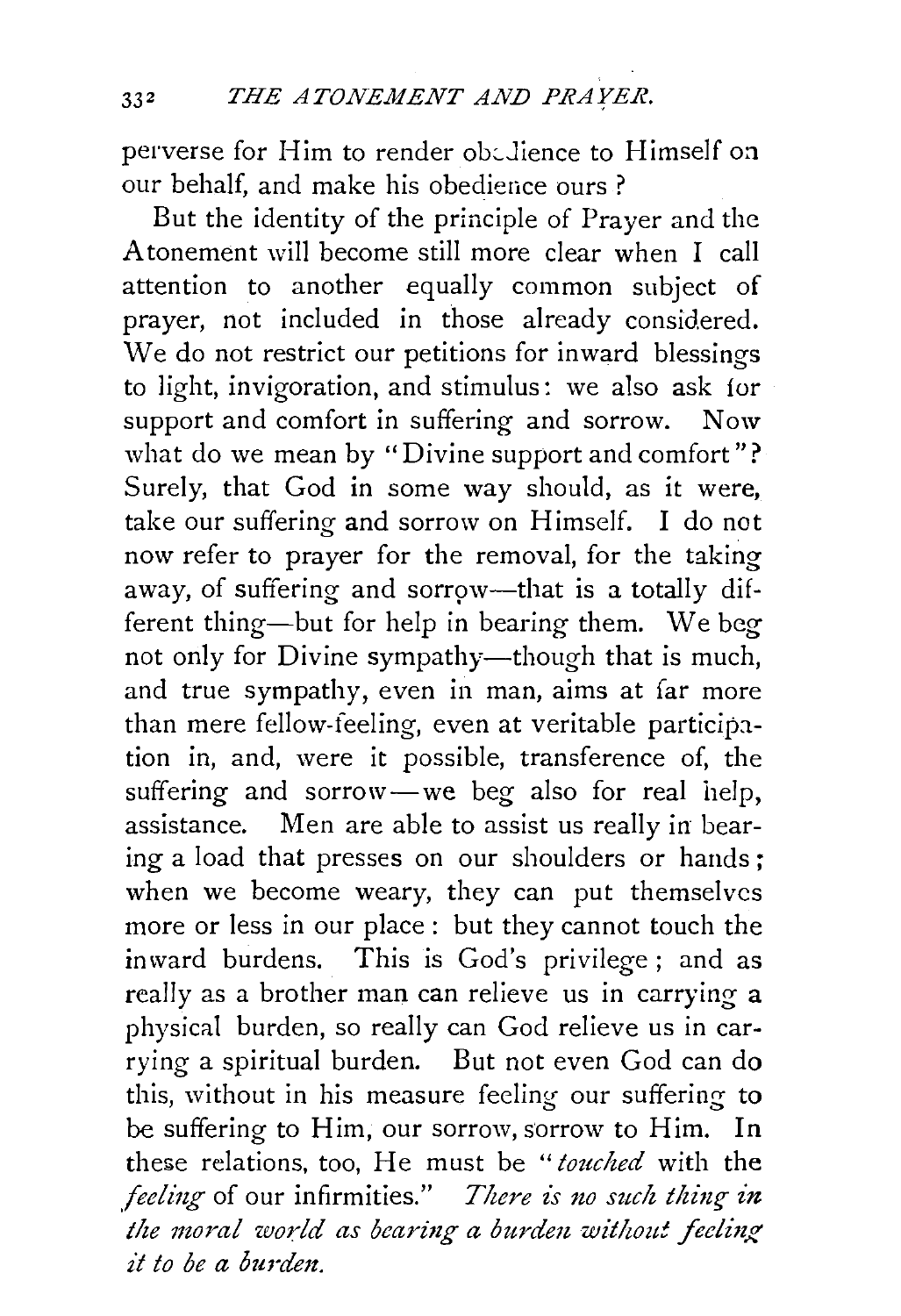Remembering now that inward suffering and sorrow are, at all events for the most part, the fruit of sin, either directly or indirectly-the fruit of the sin either of the individual sufferer or of the race to which he belongs-is it not clear that, when God in his condescension answers our prayers for support and comfort, He undertakes to bear for us the results of the violation of his own law. Inasmuch, further, as these results are of his own ordering, nay, in the last instance of his own inflicting, are we not compelled to say that, in helping us to bear our sufferings, He is indirectly in its measure inflicting suffering on Himself for our sake, offering a sacrifice to Himself in our stead, and making propitiation to Himself for our sins ?

If what has just been advanced hold good, then the ·so-called " moral " view of the Atonement is open to essentially the same objections as the orthodox view, whatever its protestations to the contrary. Even its advocates will not dream of questioning that the humiliation, suffering, sadness, and death which were endured by Christ in carrying out his mission of enlightenment and love-which were in fact not merely an accidental accompaniment but a necessary feature of that mission--were endured, not on his own account, but on ours ; not for his own sake, but for ours. Nor will they question that the sufferings from which He delivers us would have been justly ours-that in our case they would have been a penalty for sin. And, further, they will not deny that the humiliation, sufferings, and death He en-. dured were. veritably painful and distressing to Him. But if all this be true, how can they avoid saying of